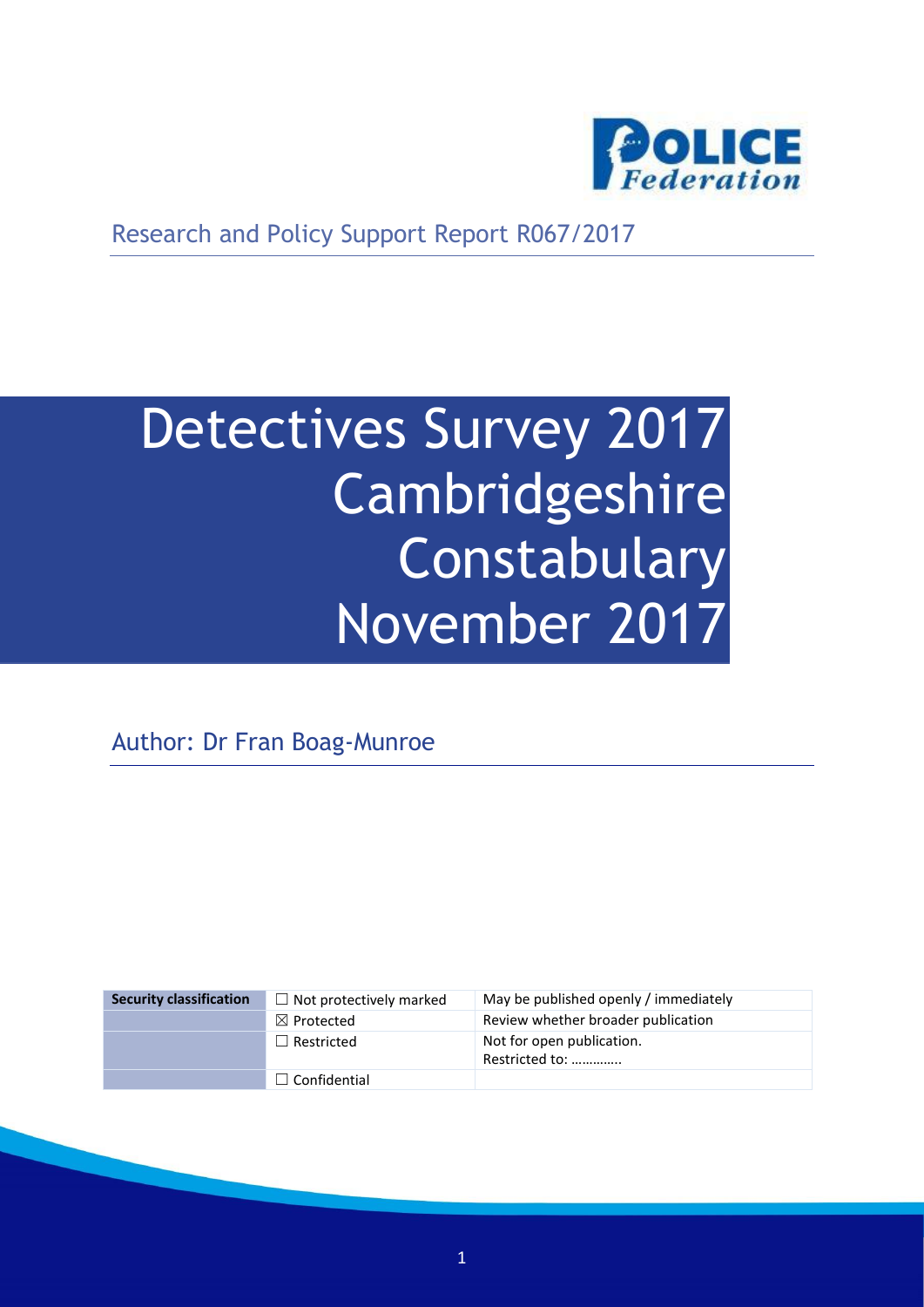#### **INTRODUCTION**

This report provides a summary of responses to the PFEW National Detectives Survey received from respondents in Cambridgeshire Constabulary in 2017.

Some of the questions asked in this year's survey were the same as in the 2015 National Detectives Survey; this allowed us to monitor any changes since the last time the survey was conducted. Other questions were new to 2017, to be able to look in more detail at the context in which detectives are currently working.

Where appropriate, details of average responses for the police service as a whole are also presented, differences between the national and local responses have not been tested statistically and therefore any differences reported are for guidance only and must be treated with caution.

#### **RESPONSE RATE AND RESPONDENTS**

The National Detectives Survey 2017 opened on 1st September 2017 and closed on 24th September 2017. During this time, detective officers were invited to attend via the Police Federation's National Membership Database, as well as via local Joint Branch Boards and the National Detectives Forum mailing list.

**52 responses were received from detectives in Cambridgeshire Constabulary**. There is still no accepted measure of the total number of detectives in England and Wales. It is therefore not possible to calculate a definitive response rate for the survey as a proportion of the total number of detectives. However, for comparison the number of responses received within Cambridgeshire Constabulary was lower than when this survey was last conducted in 2015, when 151 responses were received.

## **IMPACT OF SERVICE CUTS**

**60% of respondents within Cambridgeshire Constabulary said that service cuts have had a major impact on their morale**; this was higher than the national average, where 56% detectives said that service cuts have had a major impact upon their morale.

In addition, **25% of respondents within Cambridgeshire Constabulary said service cuts have had a major impact upon their physical health and wellbeing, whilst 25% said that service cuts have had a major impact upon their mental health and wellbeing**. For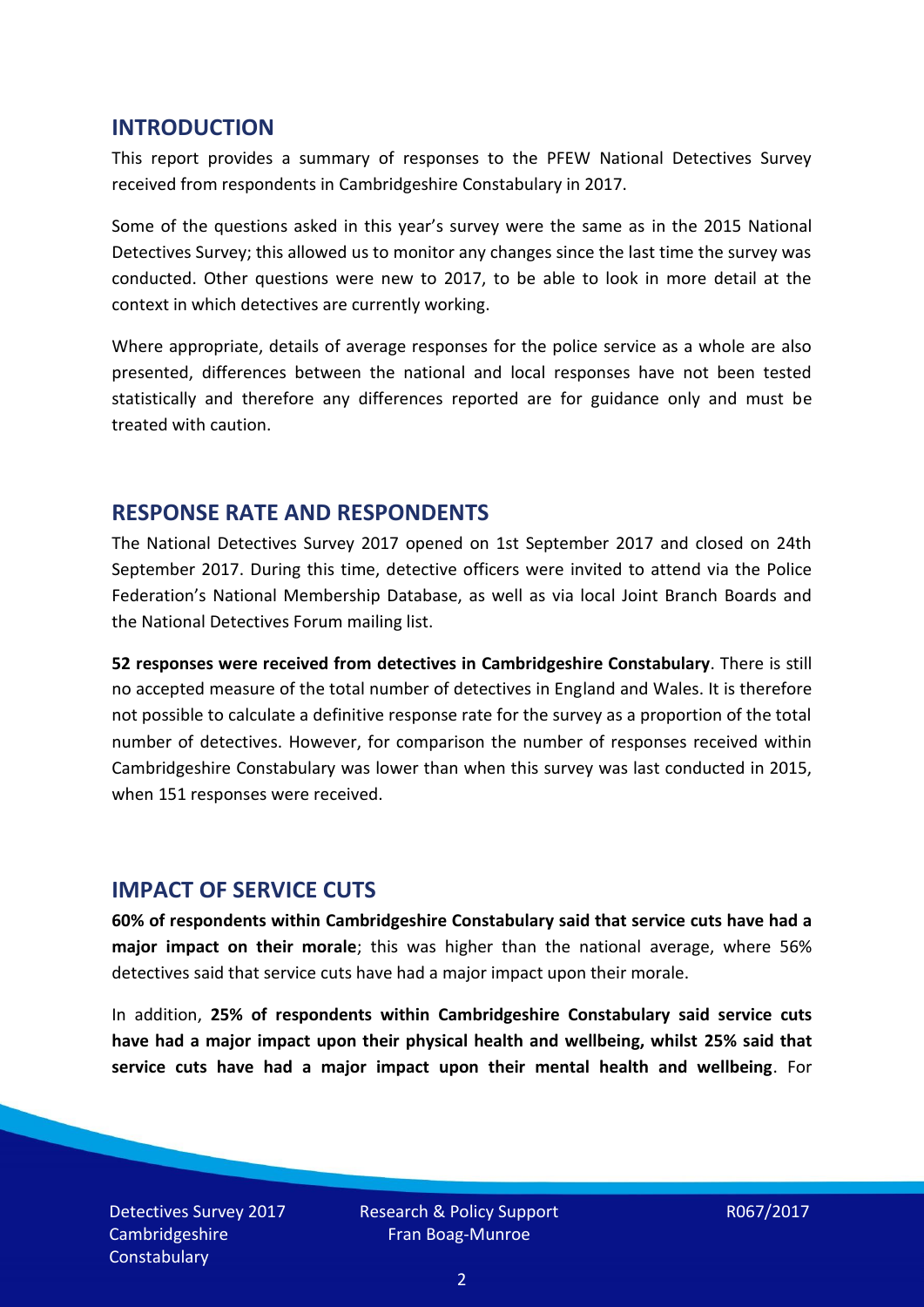comparison, in England and Wales as whole 27% of detectives said that service cuts have had a major impact on their physical health and wellbeing and also on their mental health and wellbeing.

| How, if at all, have<br>service cuts affected | No impact | <b>Minor impact</b> | <b>Moderate</b><br>impact | <b>Major impact</b> |
|-----------------------------------------------|-----------|---------------------|---------------------------|---------------------|
| Your morale                                   | 8%        | 6%                  | 27%                       | 60%                 |
| Your physical health and<br>wellbeing         | 12%       | 21%                 | 42%                       | 25%                 |
| Your mental health and<br>wellbeing           | 10%       | 25%                 | 40%                       | 25%                 |

**65% of respondents in Cambridgeshire Constabulary said that service cuts have substantially increased their overall workload; 53% said that service cuts have substantially increased how fatigued they feel; and 65% said that service cuts have substantially increased how stressful they find their jobs**. Comparison of these proportions in Cambridgeshire Constabulary to England and Wales as a whole can be found in the table below.

|                                    | <b>Cambridgeshire</b><br><b>Constabulary</b>            | <b>England and Wales</b>                                |
|------------------------------------|---------------------------------------------------------|---------------------------------------------------------|
| Your overall workload              | 65% substantially increased<br>(29% slightly increased) | 62% substantially increased<br>(32% slightly increased) |
| How fatigued you feel              | 53% substantially increased<br>(37% slightly increased) | 53% substantially increased<br>(38% slightly increased) |
| How stressful you find your<br>job | 65% substantially increased<br>(26% slightly increased) | 49% substantially increased<br>(41% slightly increased) |

Detectives Survey 2017 Cambridgeshire **Constabulary**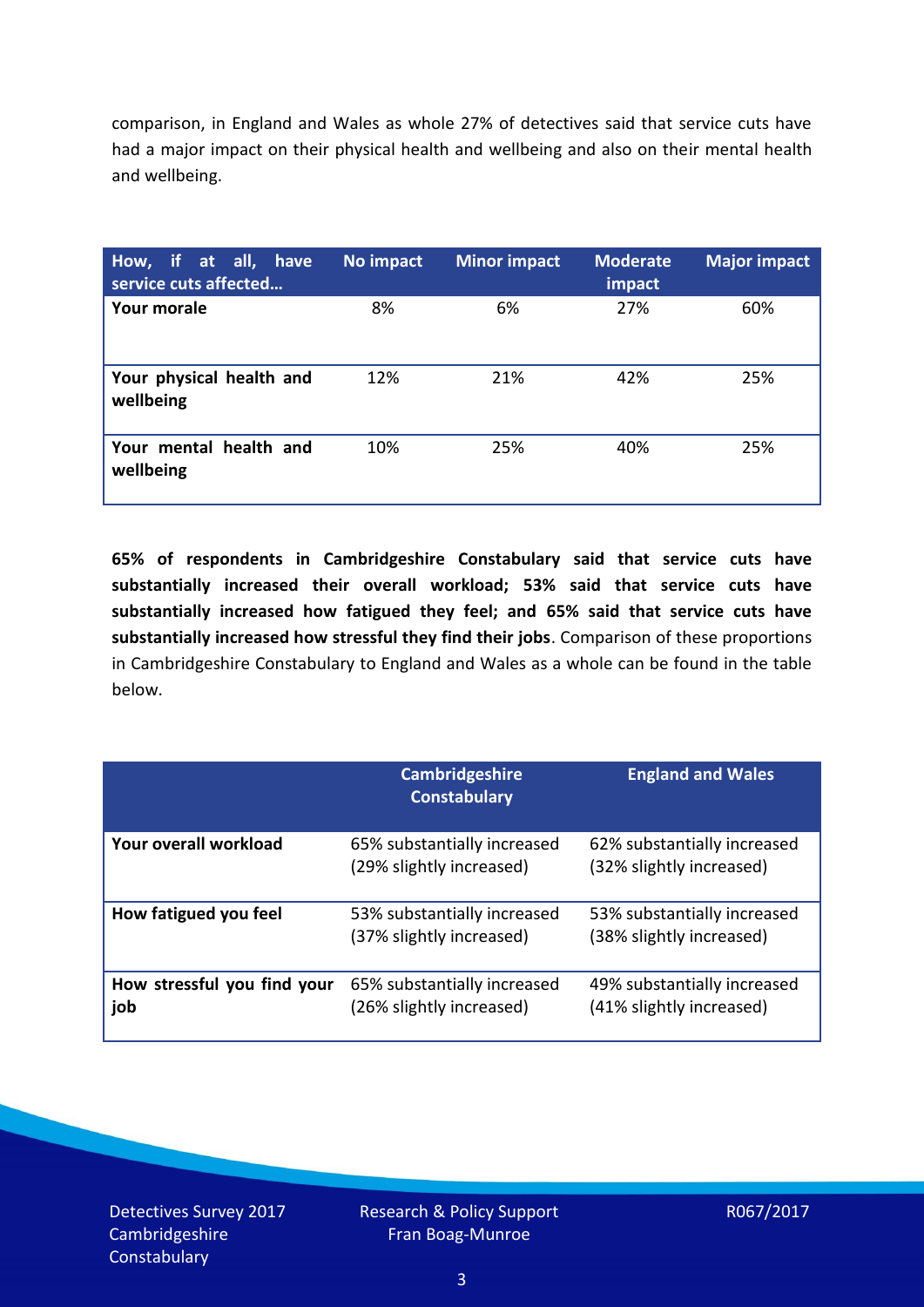## **WORKLOAD AND JOB DEMANDS**

**79% of respondents in Cambridgeshire Constabulary said that their workload in the last 12 months was either too high or much too high**. This is higher than the national average - in England and Wales as a whole, 76% of respondents said that their workload had been too high or much too high in the last 12 months.

33% of respondents in Cambridgeshire Constabulary said that their workload enabled them to provide the service needed to victims either most or all of the time; this compares to 27% of detectives in England and Wales as a whole. **The proportion of respondents in Cambridgeshire Constabulary who said that their workload enabled them to provide the service needed to victims either most or all of the time has decreased since 2015** when 40% of respondents felt that they could provide the service needed either most or all of the time.

In addition, 23% of respondents in Cambridgeshire Constabulary said that their workload enabled them to provide the service needed to witnesses either most or all of the time, in comparison to 22% of detectives in England and Wales overall. **The proportion of respondents in Cambridgeshire Constabulary who said that their workload enabled them to provide the service needed to witnesses either most or all of the time has decreased since 2015**, when 45% of respondents felt that they could provide the service needed either most or all of the time.

| Does your workload enable<br>you to provide the service<br>needed to? | <b>Never</b> | <b>Sometimes</b> | Most or all of the<br>time |
|-----------------------------------------------------------------------|--------------|------------------|----------------------------|
| <b>Victims</b>                                                        | 8%           | 60%              | 33%                        |
| <b>Witnesses</b>                                                      | 14%          | 64%              | 23%                        |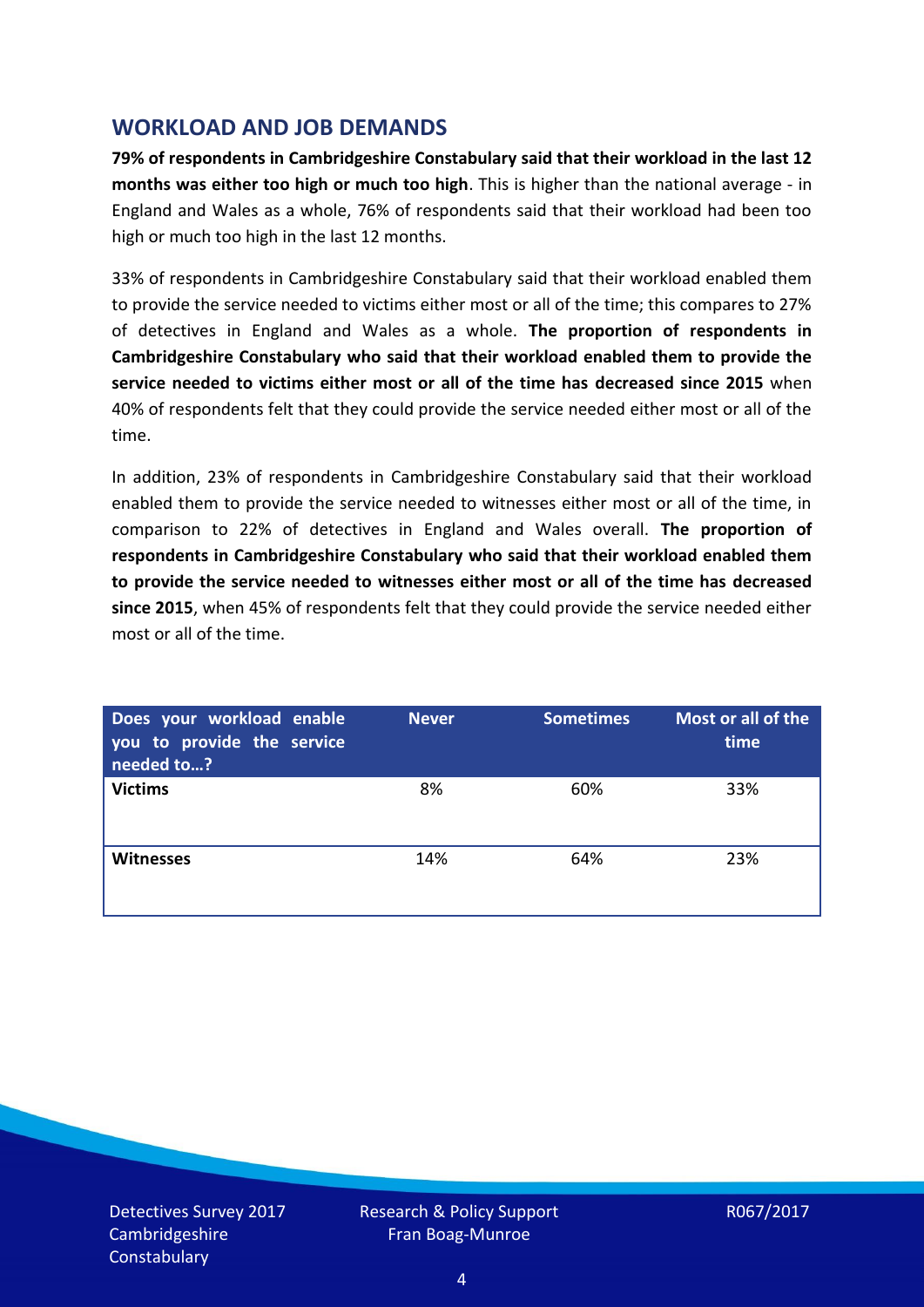### **JOB RELATED STRESS**

In Cambridgeshire Constabulary, **60% of respondents said that they felt emotionally drained from work either most or all of the time**. Nationally, this proportion was 48%. The proportion of respondents in Cambridgeshire Constabulary who said that they had felt emotionally drained from work either most or all of the time has increased since 2015, when 23% of respondents said that they felt emotionally drained from work.

**69% of respondents in Cambridgeshire Constabulary said that their job was either very or extremely stressful**. This is the proportion of respondents who, in effect, report a nondiagnostic case of work-related stress within Cambridgeshire Constabulary.



In England and Wales as a whole 48% of detectives reported a case of work-related stress. Therefore **the proportion of respondents in Cambridgeshire Constabulary who reported a case of work-related stress was higher than the national average**. The reasons given by respondents in Cambridgeshire Constabulary for why they found their job stressful are presented below.

Detectives Survey 2017 Cambridgeshire **Constabulary**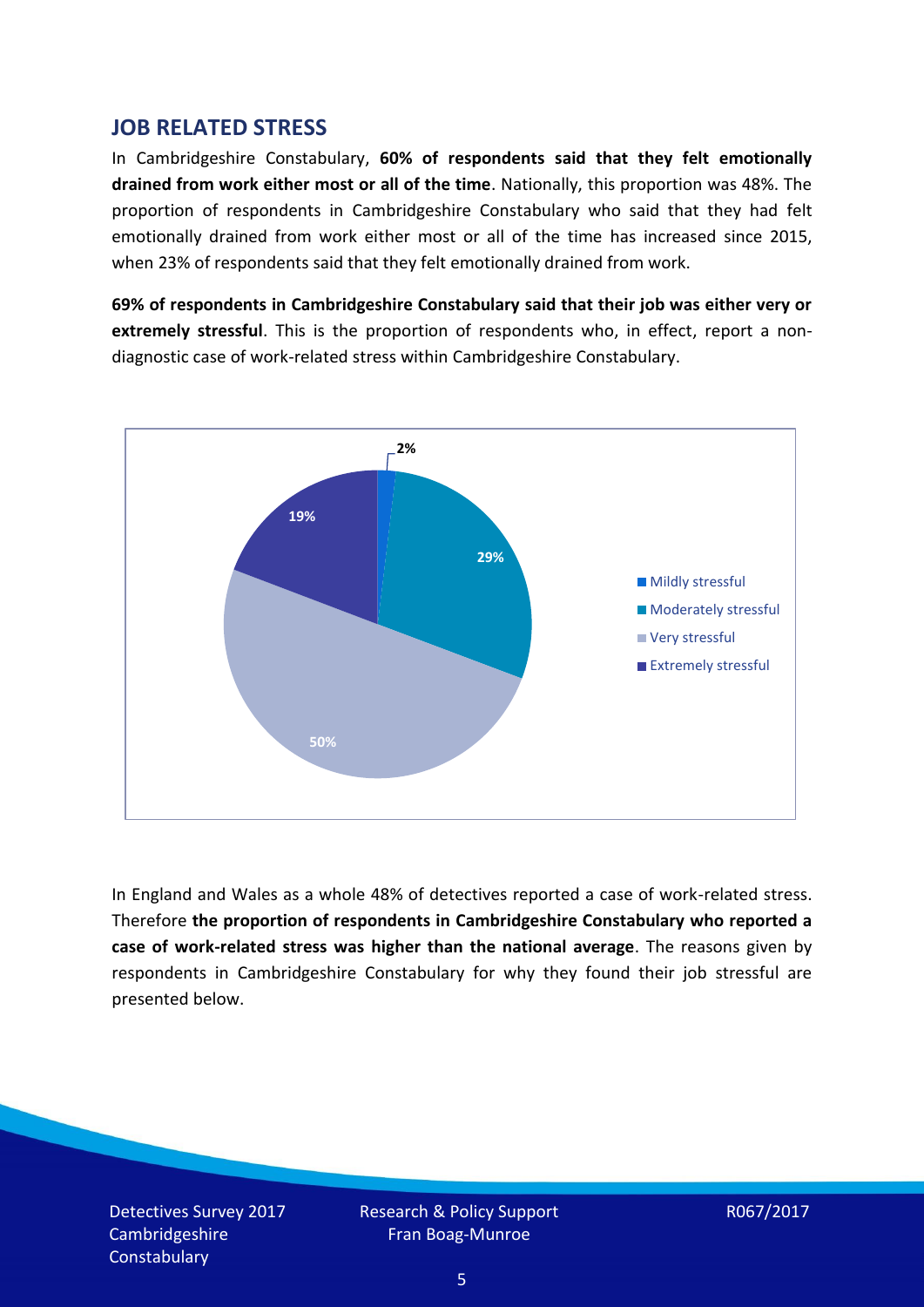| My job is stressful because                                                               | <b>Proportion</b>                    | <b>Proportion</b>                 |
|-------------------------------------------------------------------------------------------|--------------------------------------|-----------------------------------|
|                                                                                           | agreeing or                          | agreeing or                       |
|                                                                                           | strongly                             | strongly                          |
|                                                                                           | agreeing in<br><b>Cambridgeshire</b> | agreeing in<br><b>England and</b> |
|                                                                                           | <b>Constabulary</b>                  | <b>Wales</b>                      |
| There are high levels of personal responsibility                                          | 94%                                  | 93%                               |
|                                                                                           |                                      |                                   |
| There aren't enough officers in my team/unit                                              | 83%                                  | 86%                               |
| I feel like the general public and partner agencies                                       | 81%                                  | 82%                               |
| often have unrealistic expectations                                                       |                                      |                                   |
| The nature of my work is high-risk                                                        | 67%                                  | 80%                               |
| I have a high workload                                                                    | 87%                                  | 80%                               |
| There is frequent organisational change                                                   | 77%                                  | 79%                               |
| My work is emotionally demanding                                                          | 77%                                  | 71%                               |
| I don't have enough time to be able to do my job to a<br>standard of which I can be proud | 71%                                  | 70%                               |
| I am unable to meet all the conflicting demands on                                        | 71%                                  | 69%                               |
| my time at work                                                                           |                                      |                                   |
| I am exposed to traumatic or distressing incidents and<br>material                        | 67%                                  | 64%                               |
| I frequently have unrealistic time pressures                                              | 58%                                  | 61%                               |
| There aren't enough opportunities for professional<br>development                         | 54%                                  | 57%                               |
| I frequently have unachievable deadlines                                                  | 58%                                  | 57%                               |
| I am often pressured to work long hours                                                   | 56%                                  | 51%                               |
| My work-life balance is poor                                                              | 37%                                  | 43%                               |
| I don't feel like I have enough support from<br>management                                | 44%                                  | 40%                               |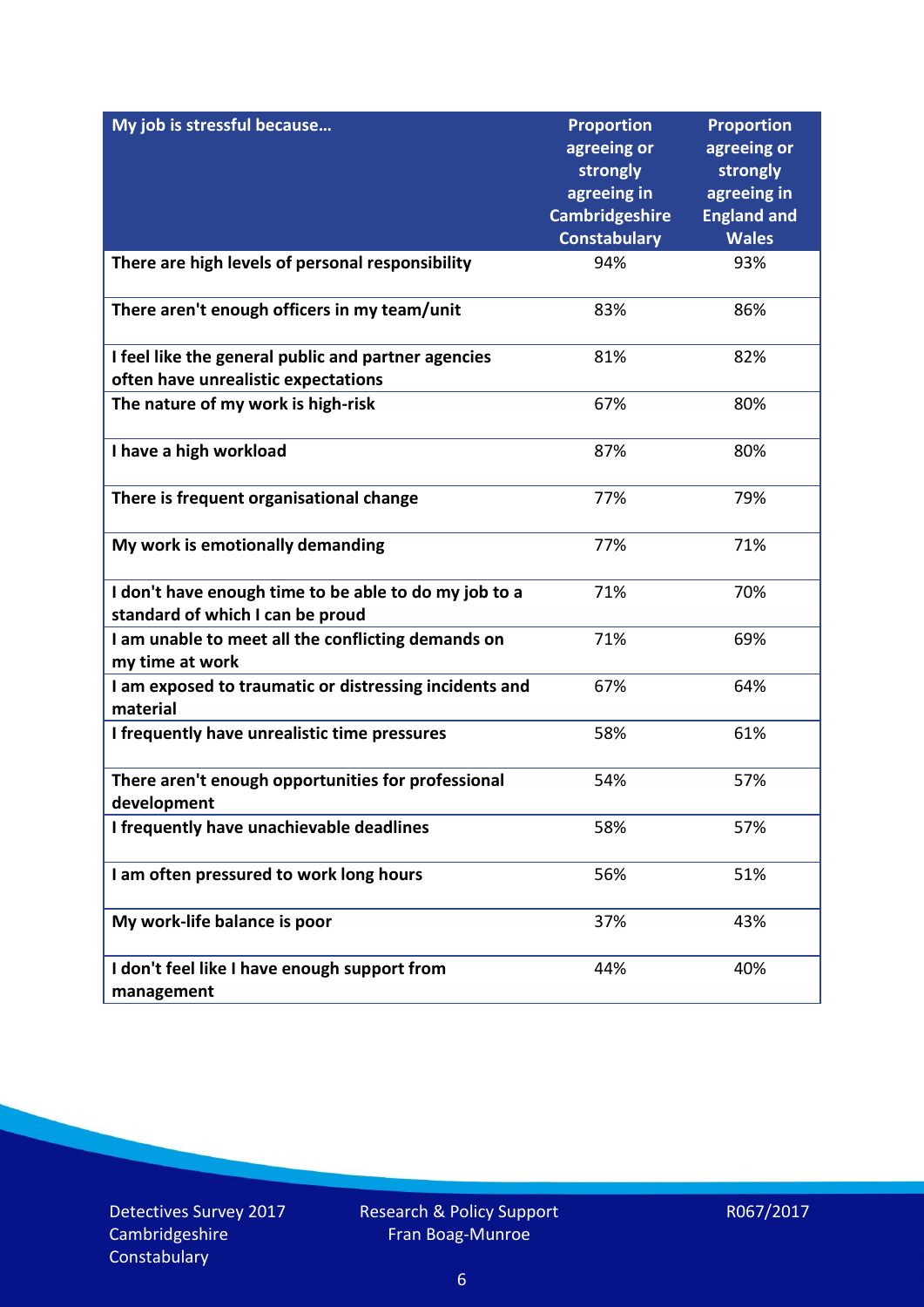## **ABSENCE AND ABSENCE BEHAVIOURS**

**Presenteeism** refers to a person attending work despite feeling that they should have taken sick leave due to their physical or mental health and wellbeing. **In Cambridgeshire Constabulary, 69% of respondents reported at least one instance of presenteeism associated with their physical health and wellbeing** in the last 12 months**; 62% of respondents reported at least one instance of presenteeism associated with their mental health and wellbeing**.

**Leaveism** refers to a person taking annual leave or rest days rather than sick leave for their physical or mental health and wellbeing. In the last year, **29% of respondents in Cambridgeshire Constabulary reported at least one instance of leaveism associated with their physical health and wellbeing**, whilst **39% of respondents in Cambridgeshire Constabulary reported at least one instance of leaveism associated with their mental health and wellbeing.**

Finally, **46% of respondents in Cambridgeshire Constabulary said that they had taken sickness absence due to their physical health and wellbeing** in the last 12 months. In addition, **12% of respondents said that they had taken sickness absence due to their mental health and wellbeing**.

Comparison of the proportions of respondents reporting presenteeism, leaveism and sickness absence in Cambridgeshire Constabulary with England and Wales as a whole can be found in the table below.

|                             | <b>Cambridgeshire Constabulary</b>      |                                       | <b>England and Wales</b>                |                                       |
|-----------------------------|-----------------------------------------|---------------------------------------|-----------------------------------------|---------------------------------------|
| At least one<br>instance of | <b>Physical health</b><br>and wellbeing | <b>Mental health</b><br>and wellbeing | <b>Physical health</b><br>and wellbeing | <b>Mental health</b><br>and wellbeing |
| Presenteeism                | 69%                                     | 62%                                   | 71%                                     | 54%                                   |
| Leaveism                    | 29%                                     | 39%                                   | 42%                                     | 33%                                   |
| <b>Sickness</b><br>absence  | 46%                                     | 12%                                   | 35%                                     | 14%                                   |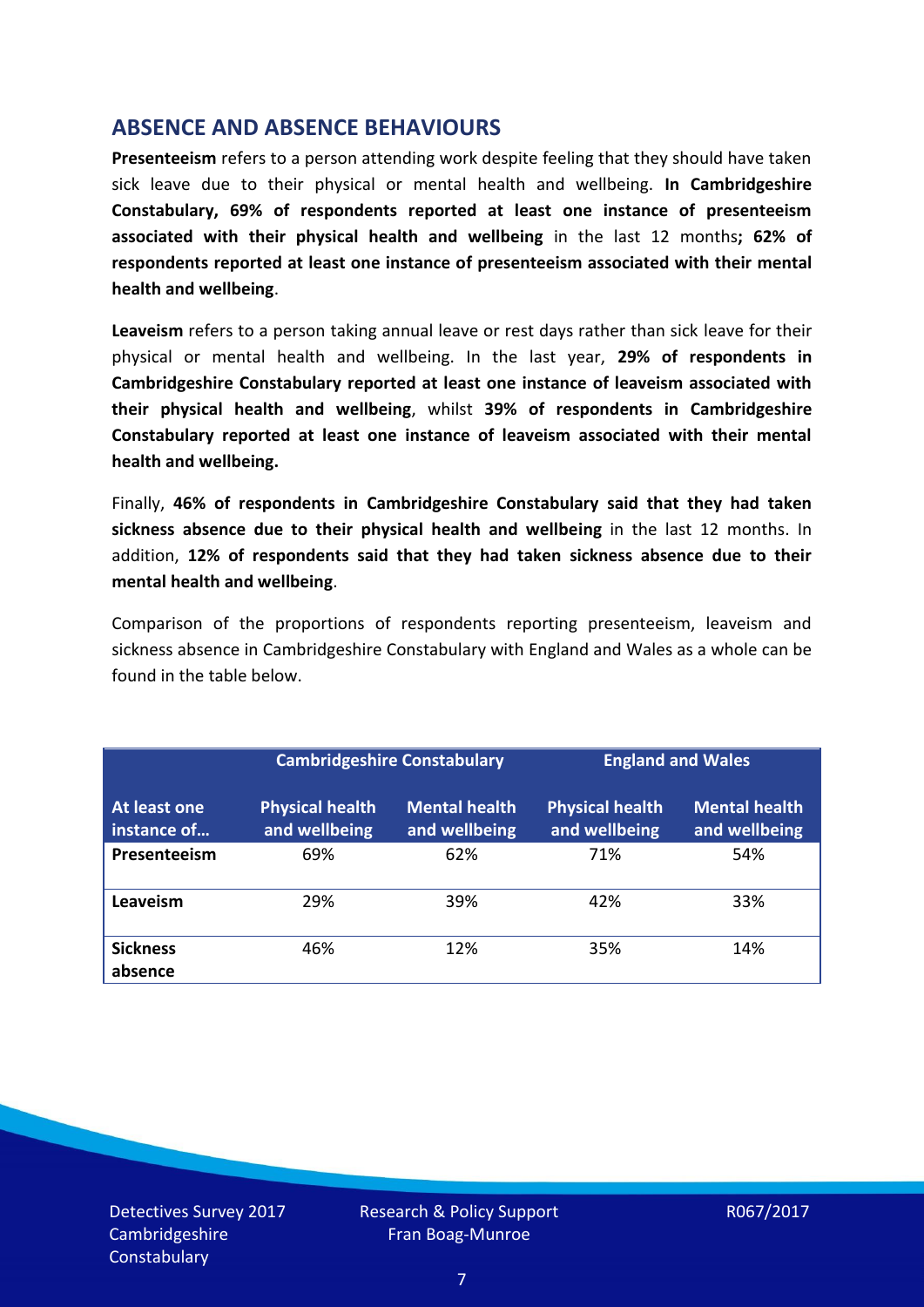## **VIEWS ABOUT THE JOB**

**77% of respondents in Cambridgeshire Constabulary felt that the role of the detective was seen as less valuable to the force than it used to be.** This compares with 85% of detectives in England and Wales as a whole who said that they felt the role of the detective was now less valuable.

Respondents in Cambridgeshire Constabulary were more likely to be dissatisfied than satisfied with their jobs, with **40% of respondents saying that they were dissatisfied and 35% of respondents saying that they were satisfied**. In comparison, 36% of detectives in England and Wales as a whole said that they were dissatisfied with their jobs, whilst 45% of respondents said that they were satisfied.

In addition, **the proportion of respondents in Cambridgeshire Constabulary who said that they were dissatisfied with their job has increased since 2015**, when 15% of respondents reported job dissatisfaction.



Detectives Survey 2017 Cambridgeshire **Constabulary** 

Research & Policy Support Fran Boag-Munroe

R067/2017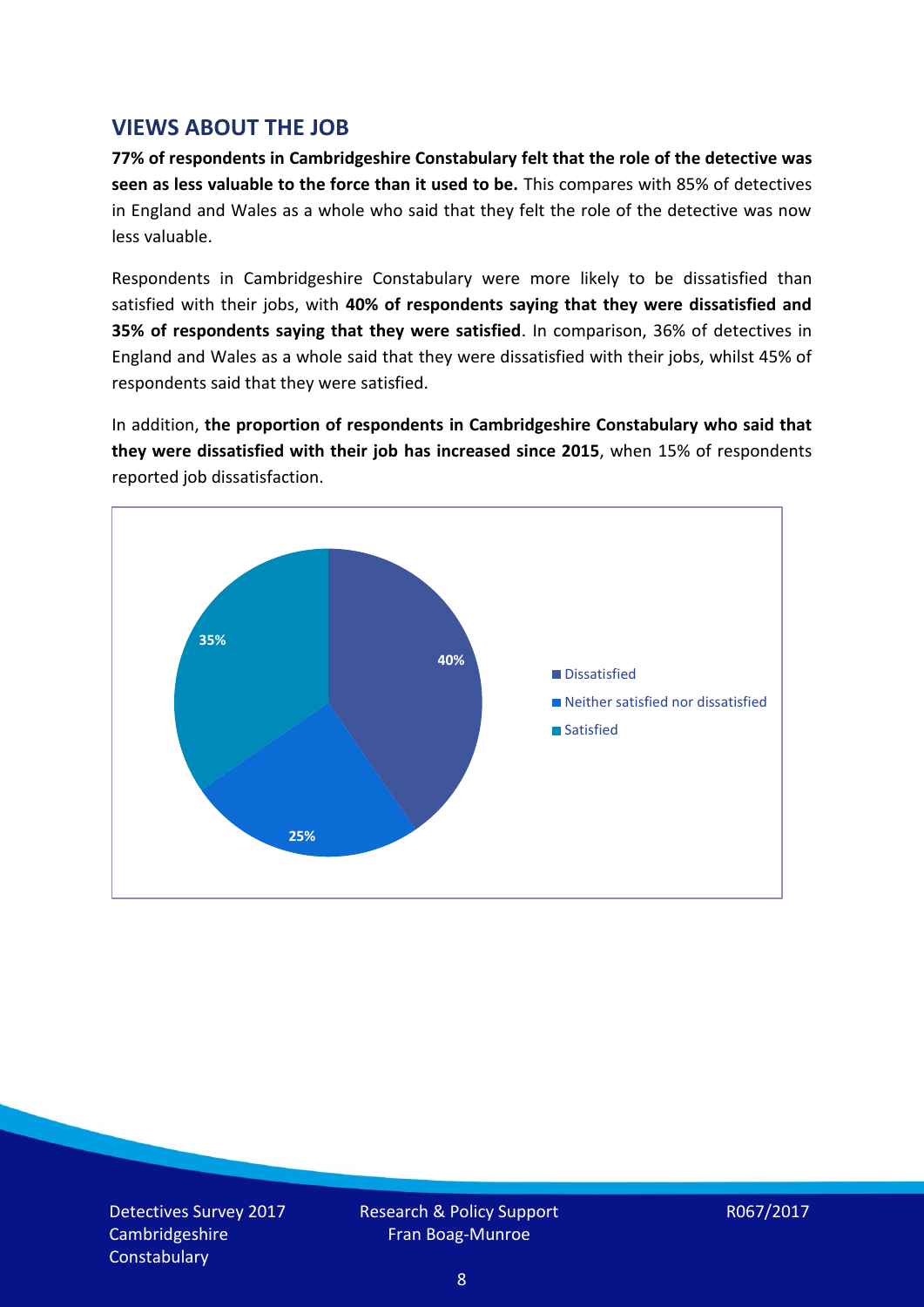## **TRAINING AND CONTINUOUS PROFESSIONAL DEVELOPMENT**

**60% of respondents in Cambridgeshire Constabulary said that they had difficulties securing specific training opportunities**. This has increased since 2015, when 36% of respondents in Cambridgeshire Constabulary reported difficulties securing specific training opportunities.

The proportion of respondents in Cambridgeshire Constabulary who said that they had difficulties securing training opportunities is higher than the national average, where this year 51% of detectives said that they had difficulties securing training.

In addition, **56% of respondents in Cambridgeshire Constabulary said that they were rarely given enough time to stay up-to-date with the latest developments in their area of work**. This compares to 56% of respondents in England and Wales as a whole. This proportion is higher than in 2015, when 43% of respondents in Cambridgeshire Constabulary said that they rarely had enough time to keep up-to-date with the latest developments.

| Are you given enough time<br>to stay up-to-date with the<br>latest developments in your<br>area of work? | Cambridgeshire<br><b>Constabulary</b> | <b>England and Wales</b> |
|----------------------------------------------------------------------------------------------------------|---------------------------------------|--------------------------|
| Rarely                                                                                                   | 56%                                   | 56%                      |
| <b>Sometimes</b>                                                                                         | 42%                                   | 41%                      |
| <b>Always</b>                                                                                            | 2%                                    | 4%                       |

A list of reasons why respondents in Cambridgeshire Constabulary said that they were not able to stay up-to-date with the latest developments in their field can been found in the table below.

| It is difficult to stay up-to-date with the latest Cambridgeshire<br>developments in my field because | <b>Constabulary</b> | <b>England</b><br>and Wales |
|-------------------------------------------------------------------------------------------------------|---------------------|-----------------------------|
| I have too many competing priorities                                                                  | 83%                 | 79%                         |
| There is no time set aside by my management for study                                                 | 73%                 | 76%                         |
| There are not enough officers to cover my day-to-day work<br>for me to attend relevant training       | 71%                 | 76%                         |

Detectives Survey 2017 Cambridgeshire **Constabulary**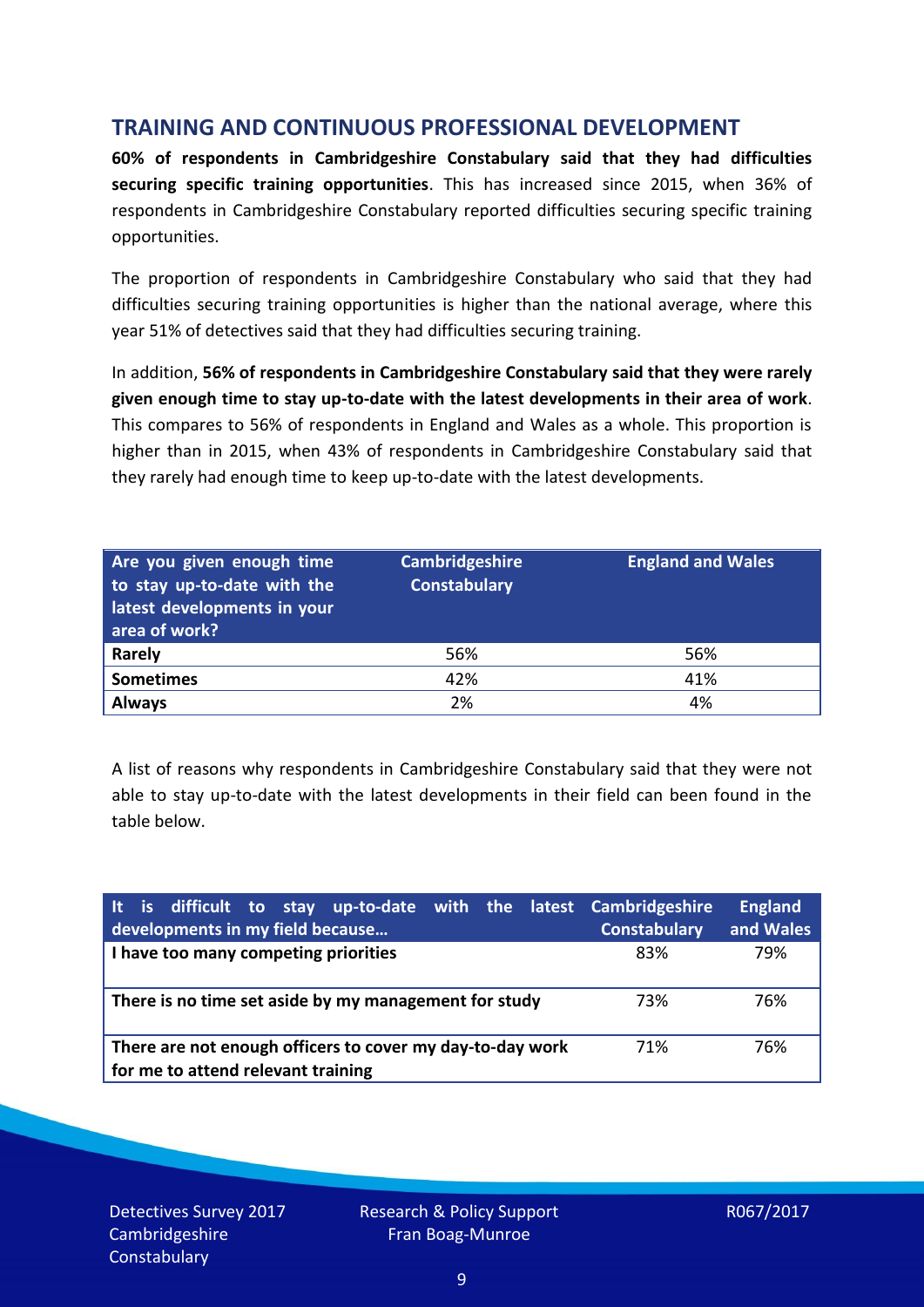| My workload is too high                                                                  | 77% | 76% |
|------------------------------------------------------------------------------------------|-----|-----|
| I have too many other commitments                                                        | 77% | 75% |
| The online learning package provided by NCALT is poorly<br>delivered                     | 81% | 73% |
| There are not enough formal training days                                                | 85% | 72% |
| I am too tired at the end of the day                                                     | 73% | 71% |
| Access to knowledge management systems that help<br>communicate new developments is poor | 50% | 51% |
| There is a lack of training staff                                                        | 42% | 46% |
| There is no appropriate training available                                               | 62% | 44% |

# **ATTRACTION AND RETENTION**

**14% of respondents in Cambridgeshire Constabulary said that they would not change their career path, whilst 17% couldn't think of any job they would prefer**. 12% of respondents said that they would like to change their posting but remain a police officer.

In comparison, 19% of respondents in Cambridgeshire Constabulary said that they would like to change jobs and stop being a police officer, 29% said that they would take any other job but with similar earnings and benefits, and 10% would quit immediately if they could find something else to do.

**The proportion of respondents in Cambridgeshire Constabulary who said that they would quit immediately if they could find something else to do has increased since 2015**, when 7% of respondents said that they would quit immediately if they could.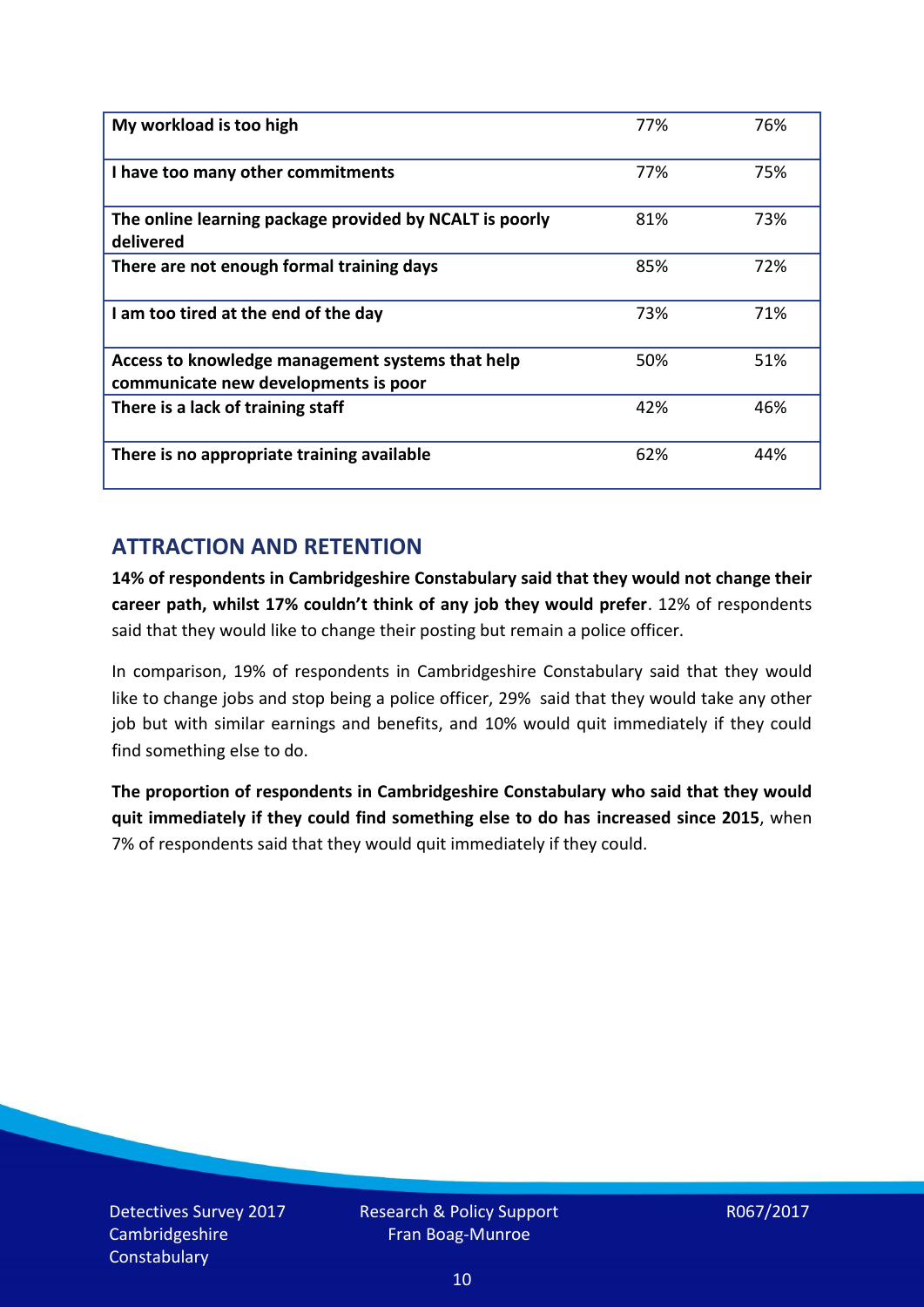|                                                                            | <b>Cambridgeshire</b><br><b>Constabulary</b> | <b>England and Wales</b> |
|----------------------------------------------------------------------------|----------------------------------------------|--------------------------|
| I would not change my<br>career path                                       | 14%                                          | 22%                      |
| I can't think of any job I<br>would prefer                                 | 17%                                          | 14%                      |
| I would like to change my<br>posting but remain a police<br>officer        | 12%                                          | 14%                      |
| I would like to change my<br>job and stop being a police<br>officer        | 19%                                          | 14%                      |
| I would take almost any<br>other job with similar<br>earnings and benefits | 29%                                          | 26%                      |
| I would quit immediately if I<br>could find something else to<br>do        | 10%                                          | 10%                      |